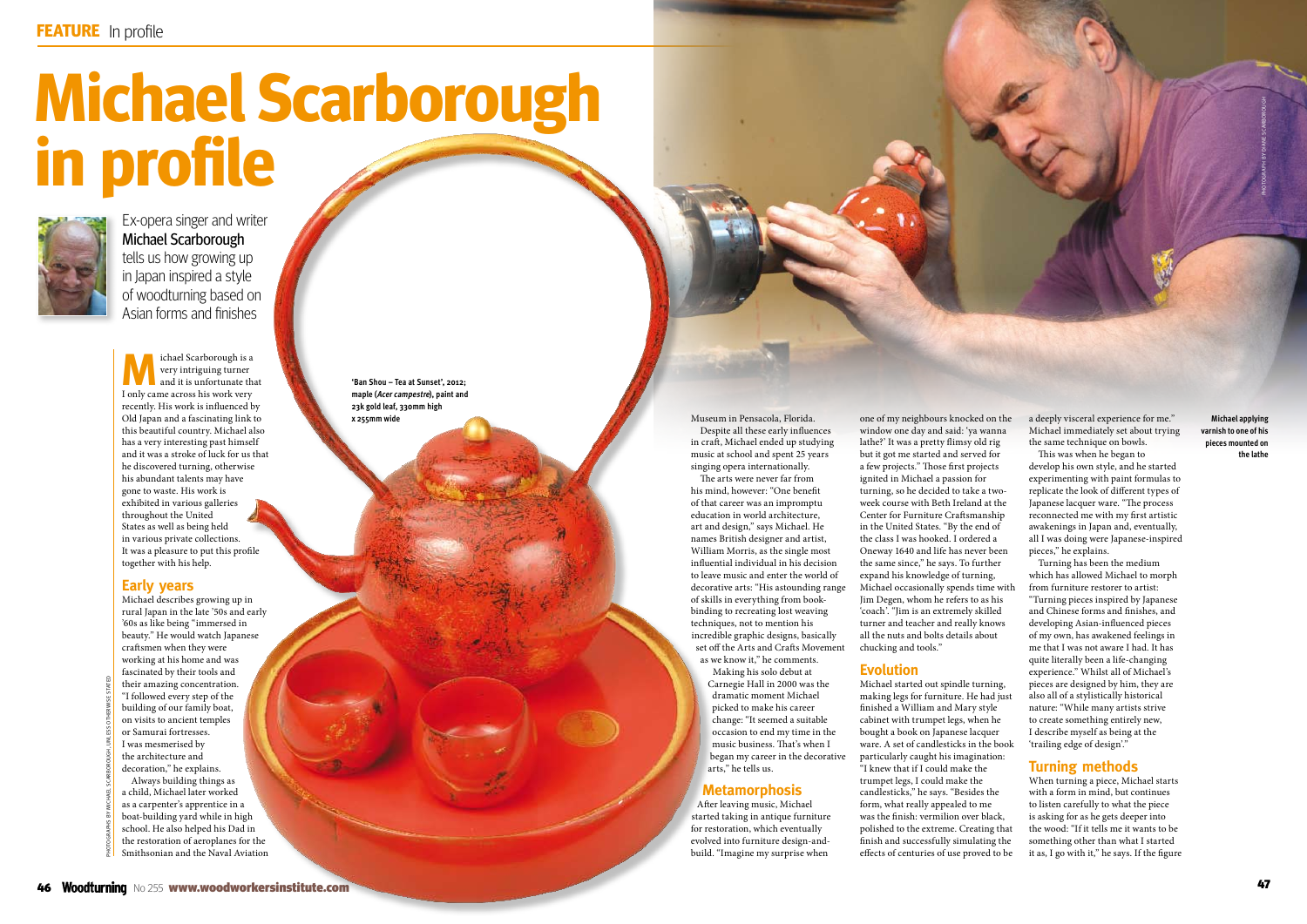of the wood begins to reveal itself as something special, he will consider leaving it as a natural finish. If there is a surface feature, such as a knot that can be incorporated into the finished piece, he will do what he can to save it, although this doesn't always go according to plan. "I did a piece last year that had a tight little knot that I planned to keep in the bowl wall. At some point in the process, however, the knot went into orbit never to be seen again. No worries, I filled the hole, gilded it, and named the piece 'Golden Eye'."

"The freedom to change plans and go with the flow is one of the things I love about being a visual artist. It is so different from the opera business,

where one might be singing musical scores that have been set for over 200 years," he tells us.

For Michael, woodturning has a meditative quality, but pieces can also come together relatively quickly – although, as he says, this can be a double-edged sword. Plus, as opposed to doing flat work, where kiln-dried wood needs to be purchased, Michael does a lot of his turning with wood he finds – or 'botanical road kill', as he calls it.

Finishing a piece well is crucial to Michael's work. There are many steps involved in each process, and since he uses oil-based paints and varnishes, it is vital to allow proper time for the finish to properly harden before moving to the next step. A typical bowl can take anything from 12-15 hours of total work over the course of a couple of weeks, while one of the teapots, because of the additional woodwork involved with the spout and handle, can take several weeks.

#### **Inspirational sources**

Almost all of Michael's work is influenced by Old Japan. He remembers encountering a piece by the revolutionary 19th-century

Japanese lacquer artist and painter Shibata Zeshin at a Christie's auction once. "Zeshin created works of aching beauty and mind-boggling precision," says Michael. "I knew then and there that this was the most beautiful manmade object I had ever held."

The majority of Michael's pieces are painted or have some portion of them painted. "I use a lot of metal leaf and mica powder and have started incorporating linen to give texture to some pieces," he explains. "I am

 $\mathbf{A} \in \mathbb{R}$  with  $\mathbf{A} \in \mathbb{R}$  workers in  $\mathbf{A} \in \mathbb{R}$ 

also greatly influenced by pottery and have started using soil from the garden, rubbed into the wet paint, to create surface texture. It is a very messy process, but the end result is well worth it." Even when the inevitable accidents happen during this 'mud-pie' portion of the project, they can prove to be beneficial: "I unintentionally hit the on switch on the lathe one day right after applying the wet paint and soil mixture. Voila! I had an instant Jackson Pollock reproduction across the ceiling...not to mention all over me."

#### **Highs and lows**

Michael's career has been pretty stellar so far. In 2011 he was accepted as an

exhibitor at the Philadelphia Museum of Art Craft Show, where collector and head of the Center for Art in Wood, Albert LeCoff, was the first to buy a piece from his collection. Soon after, he was presented with the Award of Excellence at Craft New York; invited to exhibit at del Mano Gallery in California; and asked by Albert LeCoff to be part of Robin Wood's CORES Recycled exhibit at the Center for Art in Wood. "I'm still pretty much

**"I use a lot of metal leaf and mica powder and have started incorporating linen to give texture to some pieces"**

**'Yobanashi – Winter Evening Tea', 2012; maple (Acer campestre), paint and 23k gold leaf, 150mm high x 230mm wide, in the collection of William and Dina Weisberger**

**BELOW: 'Golden Eye', 2011, fir, paint, varnish and 23k gold leaf, 125mm high x 280mm wide, private collection**

**LEFT: 'Wakasa Nuri bowl', 2012, maple (Acer campestre), paint, varnish and 23k gold leaf, 50mm high x 90mm wide, private Collection of Harvey Fein**